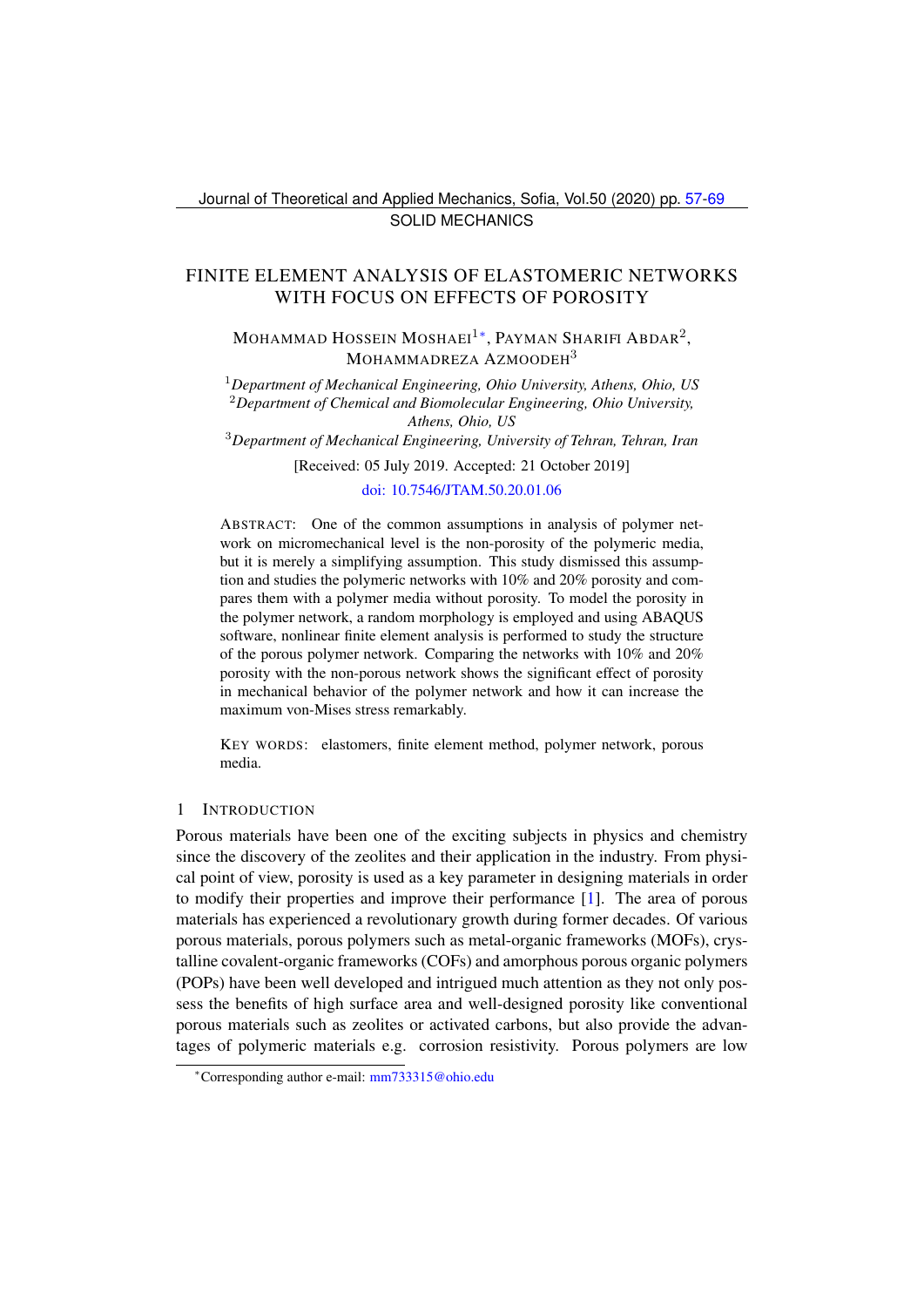#### 58 Finite Element Analysis of Elastomeric Networks with Focus on ...

weigh, chemically and thermally stable, easy processable materials. In addition, they are qualified to introduce chemical functionalities into the materials' porous frame-work by bottom-up or post-synthetic modification approach [\[2,](#page-10-1)[3\]](#page-10-2). These remarkable features make porous polymers as promising candidates for applications in catalysis and photocatalysis  $[4, 5]$  $[4, 5]$  $[4, 5]$ , gas separation  $[6]$ , water and wastewater treatment  $[7]$ , energy storage [\[8\]](#page-10-7), drug delivery and tissue engineering [\[1,](#page-10-0)[9\]](#page-10-8).

Elastomers are type of polymers with unique properties such as high elasticity, large extensibility, good formability, and low cost. The polymeric network of elastomers formed by the connection of long chain molecules results in high elasticity which enable them to be applied in different areas [\[10\]](#page-10-9) including automotive industry [\[11\]](#page-11-0), electronic manufacturing [\[12\]](#page-11-1), magnetorheological [\[13\]](#page-11-2), and biomedical devices [\[14,](#page-11-3) [15\]](#page-11-4), and as a consequence the necessity of the study on the properties of elastomers has been arisen. Of more importance is the analysis of mechanical characteristics because elastomers are mostly undergone deformation. Effects of different parameters on the mechanical behavior of elastomers have been investigated by several researchers [\[11,](#page-11-0)[16\]](#page-11-5). For instance, Tehrani et al. studied the effect of chain length distribution and polydispersity on the strength of polymeric networks and concluded that the mechanical strength of elastomeric networks has been notably influenced by the distribution of strands length  $[11, 17, 18]$  $[11, 17, 18]$  $[11, 17, 18]$  $[11, 17, 18]$  $[11, 17, 18]$ . However, these valuable researches ignore the significant effect of porosity by assuming a non-porous media for elastomers. On the other hand, considering porosity factor could be a huge enhancement in this area as porous elastomers are emerging type of novel materials, which have been increasingly used in different areas of biomedical application [\[14,](#page-11-3) [19\]](#page-11-8). Owing to these applications of porous elastomers, fluid-structure interaction (FSI) analysis, in the presence of porous elastomers as the solid structure, is critically required. While there has been conducted numerous studies over numerical analysis and CFD methods and its applications [\[20,](#page-11-9) [21\]](#page-11-10), investigating the mechanical properties and finite element analysis of porous elastomers has been barely touched [\[22\]](#page-11-11). One of the most useful techniques in finite element analysis, which have been applied credibly to study the mechanical behavior of elastomers and polymeric networks, is asymptotic expansion homogenization (AEH) method  $[23, 24]$  $[23, 24]$  $[23, 24]$ . This technique is a rigorous and well-known approach to predict the properties of material using periodic microstructure [\[25\]](#page-11-14).

The objective of this paper is to develop and implement a methodology for creating morphologically realistic heterogeneous random porous microstructures over the entire volume fraction range, and subsequently analyze their statistical and homogenized material properties in an effort to extract valuable insight into the behavior of realistic porous elastomer. To obtain that goal, the asymptotic expansion homogenization (AEH) method is used in conjunction with multiscale analysis to obtain the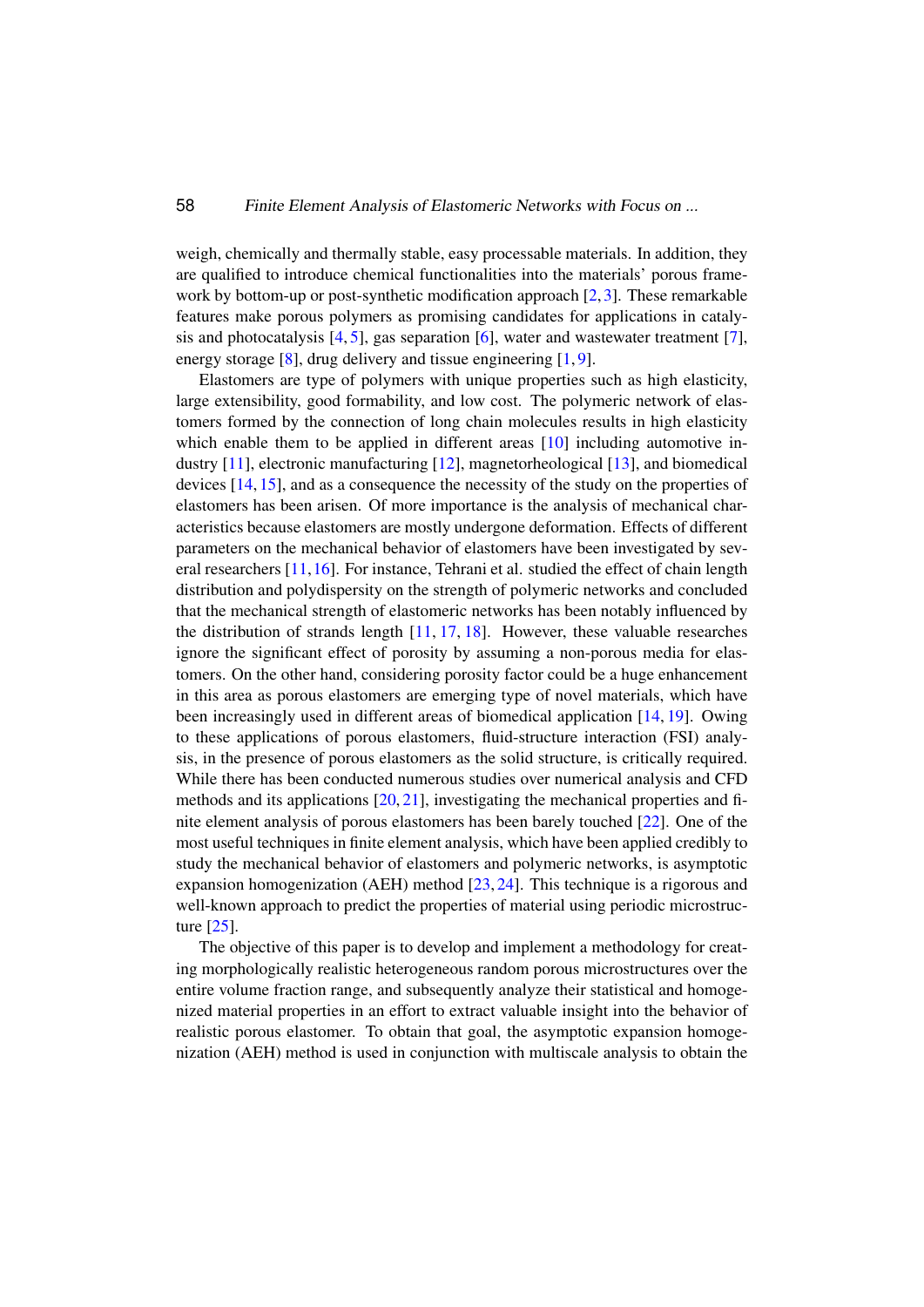stresses at the microscopic and macroscopic levels.

## 2 METHODOLOGY

In this model, the random morphology description function (RMDF) is used to develop random microstructures, which can have different porosity.

<span id="page-2-0"></span>(1) 
$$
f(y) = \sum_{i=1}^{N} c_i \exp \left\{-\left[\frac{(y_1 - y_1^i) + (y_2 - y_2^i)}{w_i^2}\right]\right\},
$$

where  $y^i$  and  $c_i$  are random coordinates and random coefficient, respectively. N in equation [\(1\)](#page-2-0) is the number of random functions. Also:

$$
(2) \t\t\t w_i = \frac{1}{\sqrt{N}} \ .
$$

This equation is consisted of two-dimensional Gaussian functions, which creates a realistic random function [\[26\]](#page-11-15). Using Eq. [\(1\)](#page-2-0) with different cutoff values, random porous media with different porosity are modeled as presented in Fig. [1.](#page-2-1)



<span id="page-2-1"></span>Fig. 1. (a) Nonporous media; (b) porous media with 10% porosity; and (c) porous media with 20% porosity.

Different phenomenological and statistical models [\[27](#page-12-1)[,28\]](#page-12-2) have been developed to represent mechanical response of the polymer networks. Recently, Tehrani-Sarvestani model introduced new framework to study the mechanical behavior and failure in polymer networks [\[11,](#page-11-0)[17,](#page-11-6)[18,](#page-11-7)[29\]](#page-12-3). This study employs Neo-Hookean model for polymer networks. The strain energy density function for a compressible Neo-Hookean material is given by [\[11,](#page-11-0) [17\]](#page-11-6):

(3) 
$$
\psi(\lambda) = \mu \int_0^{2\pi} \int_0^{\pi} \int_{j_{\min}(\lambda)}^{\infty} P(j) w(\lambda, j) \sin \theta_0 \, dj \, d\theta_0 \, d\phi_0.
$$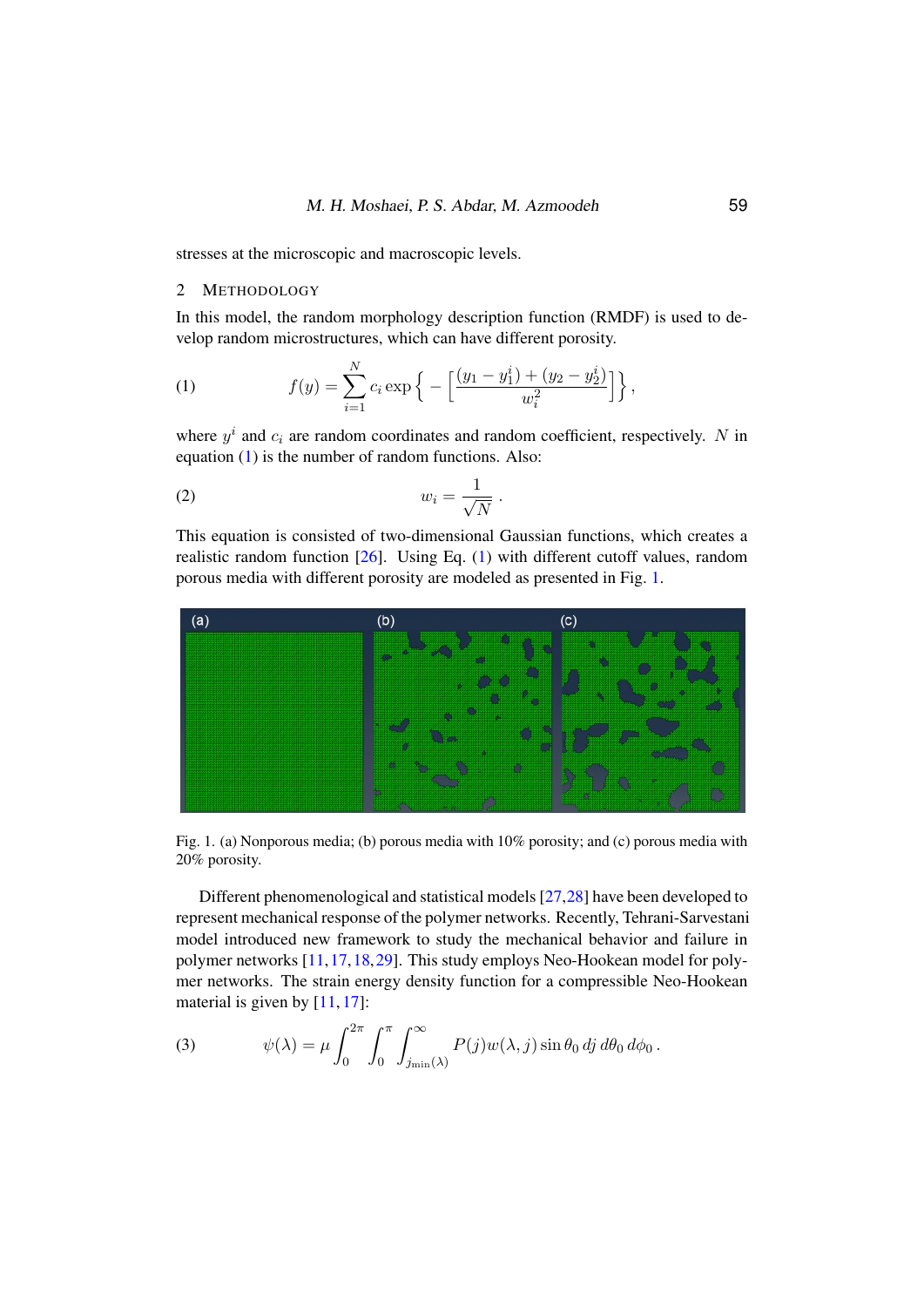60 Finite Element Analysis of Elastomeric Networks with Focus on ...

With  $\mu = \frac{\sum n_j}{1 + k_j}$  $\frac{\sum n_j}{4\pi V}$  where,  $\sum n_j$  is the total number of existing strands and V is the occupying volume.  $\lambda$  is macroscopic stretch, j is the length of the strands, and  $w(\lambda, j)$ is the free energy of each strand.  $j_{\text{min}}$  is the length of the shortest strand and defined as [\[17\]](#page-11-6):

(4) 
$$
j_{\min}(\lambda) = \frac{\lambda^2(\theta_0, \phi_0)}{\zeta},
$$

where  $\theta_0$  and  $\phi_0$  are the coordinates in the reference configuration and  $\zeta$  is:

(5) 
$$
\frac{1}{\zeta} = \frac{3(3+\sqrt{4\gamma+9})}{2\gamma^2}, \qquad \gamma = \frac{\alpha a U_0}{2k_B T},
$$

where a is the characteristic length for one statistical segment,  $U_0$  is the dissociation energy, and  $\alpha$  is a constant for the bond elasticity.

In Eq. [\(6\)](#page-3-0)  $P(j)$  is the probability distribution of having a strand with j statistical segments, as Tehrani derived in [\[11,](#page-11-0) [28\]](#page-12-2):

<span id="page-3-0"></span>(6) 
$$
P(j) = \frac{1}{\overline{j}} \exp\left(-\frac{j}{\overline{j}}\right).
$$

Here  $\bar{j}$  is the reciprocal of average strand length.

For nonlinear problems three stress measures are usually considered: the Kirchhoff stress,  $\tau$ , the Cauchy stress,  $\sigma$ , and the second Piola-Kirchhoff stress,  $S$ . Considering strain energy to be function of the deformation gradient tensor  $\psi = \psi(\mathbf{F})$  and J to be the Jacobian of the deformation, the three measures of stress can be derived as [\[30\]](#page-12-4):

(7) 
$$
\mathbf{S} = 2 \frac{\partial \psi}{\partial \mathbf{C}}, \quad \boldsymbol{\sigma} = \frac{2}{J} \mathbf{F} \frac{\partial \psi}{\partial \mathbf{C}} \mathbf{F}^T, \quad \boldsymbol{\tau} = J \sigma,
$$

where  $C$  the right Cauchy-Green tensor. It should be mentioned that the second Piola-Kirchhoff stress is associated with total Lagrangian formulation while the other two are associated with the updated Lagrangian formulation [\[30,](#page-12-4) [31\]](#page-12-5). For this study, the updated Lagrangian formulation in ABAQUS is adopted.

For user defined material models in finite element, based on different stress rates, different tangent modulus can be obtained, so it is important to implement an accurate objective rate of a stress tensor. Following Miehe [\[30,](#page-12-4) [32\]](#page-12-6), the convected rate of the Kirchhoff  $L_v \tau$  is:

(8) 
$$
L_v \tau = \dot{\tau} - L\tau - \tau L^T = \bar{C}^{\tau c} : D.
$$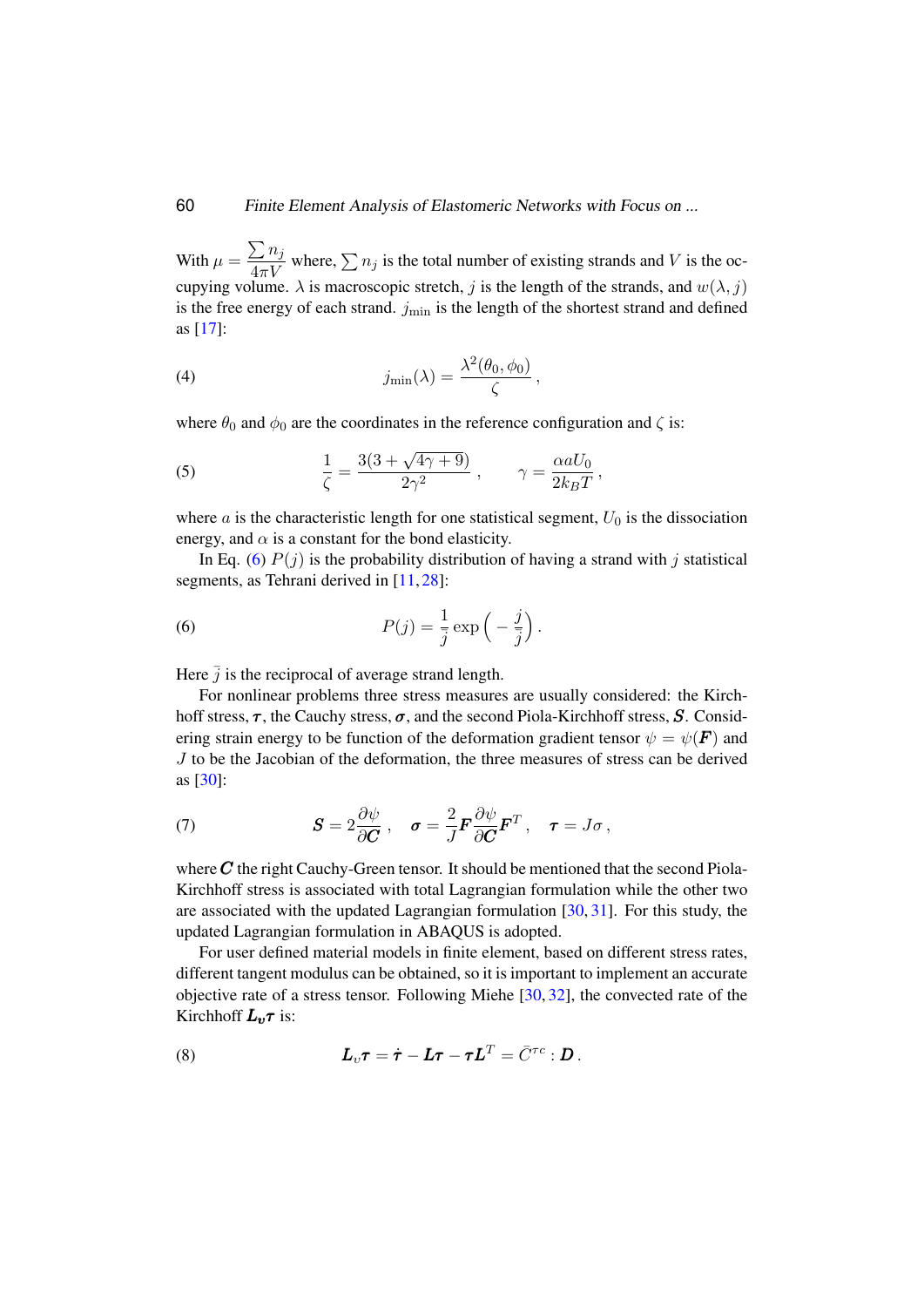Here,  $\bar{C}^{\tau c}$  is the tangent modulus tensor [\[30,](#page-12-4)[32\]](#page-12-6), D is the rate of deformation tensor, and  $L$  is spatial velocity gradient. For ABAQUS continuum elements, based on Sun et al. [\[30\]](#page-12-4), Jaumann rate of the Kirchhoff stress  $\begin{matrix} \nabla \\ \tau \end{matrix}$  can be expressed as:

<span id="page-4-0"></span>(9) 
$$
\nabla \over \tau = \dot{\tau} - W\tau - \tau W^T = \bar{C}^{\tau J} : D.
$$

Here W is spin tensor and  $\bar{C}^{\tau J}$  is tangent modulus tensor for the Jaumann rate of the Kirchhoff stress:

(10) 
$$
\bar{C}^{\tau J}_{ijkl} = \bar{C}^{\tau c}_{ijkl} + \delta_{ik}\tau_{jl} + \delta_{jl}\tau_{ik},
$$

where  $\delta_{ij}$  is the Kronecker delta.

Following Miehe [\[32\]](#page-12-6) a numerical approximation for tangent modulus is derived. The linearized form of Eq.  $(9)$  is:

(11) 
$$
\Delta \boldsymbol{\tau} - \Delta \boldsymbol{W} \boldsymbol{\tau} - \boldsymbol{\tau} \Delta \boldsymbol{W}^T = \bar{C}_{ijkl}^{\tau J} : \Delta \boldsymbol{D},
$$

where:

(12) 
$$
\Delta W = 0.5(\Delta FF^{-1} - (\Delta FF^{-1})^T),
$$

(13) 
$$
\Delta D = 0.5(\Delta FF^{-1} + (\Delta FF^{-1})^T).
$$

To find the estimate of the components of  $\bar{C}^{\tau J}$ , a small perturbation is required, so following Miehe [\[30\]](#page-12-4), [\[32\]](#page-12-6) one can obtain:

$$
(14) \qquad \qquad \Delta W^{(ij)} = 0 \,,
$$

(15) 
$$
\Delta \boldsymbol{D}^{(ij)} = \frac{\varepsilon}{2} (e_i \otimes e_j + e_j \otimes e_i) ,
$$

where  $\varepsilon$  is a small perturbation. So, the perturbed deformation gradient is:

$$
\hat{\boldsymbol{F}}^{(ij)} = \boldsymbol{F} + \Delta \boldsymbol{F}^{(ij)}.
$$

So, the difference between perturbed and unperturbed Kirchhoff stress is:

(17) 
$$
\Delta \tau \approx \tau \left( \hat{\boldsymbol{F}}^{(ij)} \right) - \tau(\boldsymbol{F}) .
$$

Then the numerical approximation of the tangent moduli is,

<span id="page-4-1"></span>(18) 
$$
\bar{C}^{\tau J(ij)} \approx \frac{1}{\varepsilon} \left[ \tau(\hat{\boldsymbol{F}}^{(ij)}) - \tau(\boldsymbol{F}) \right].
$$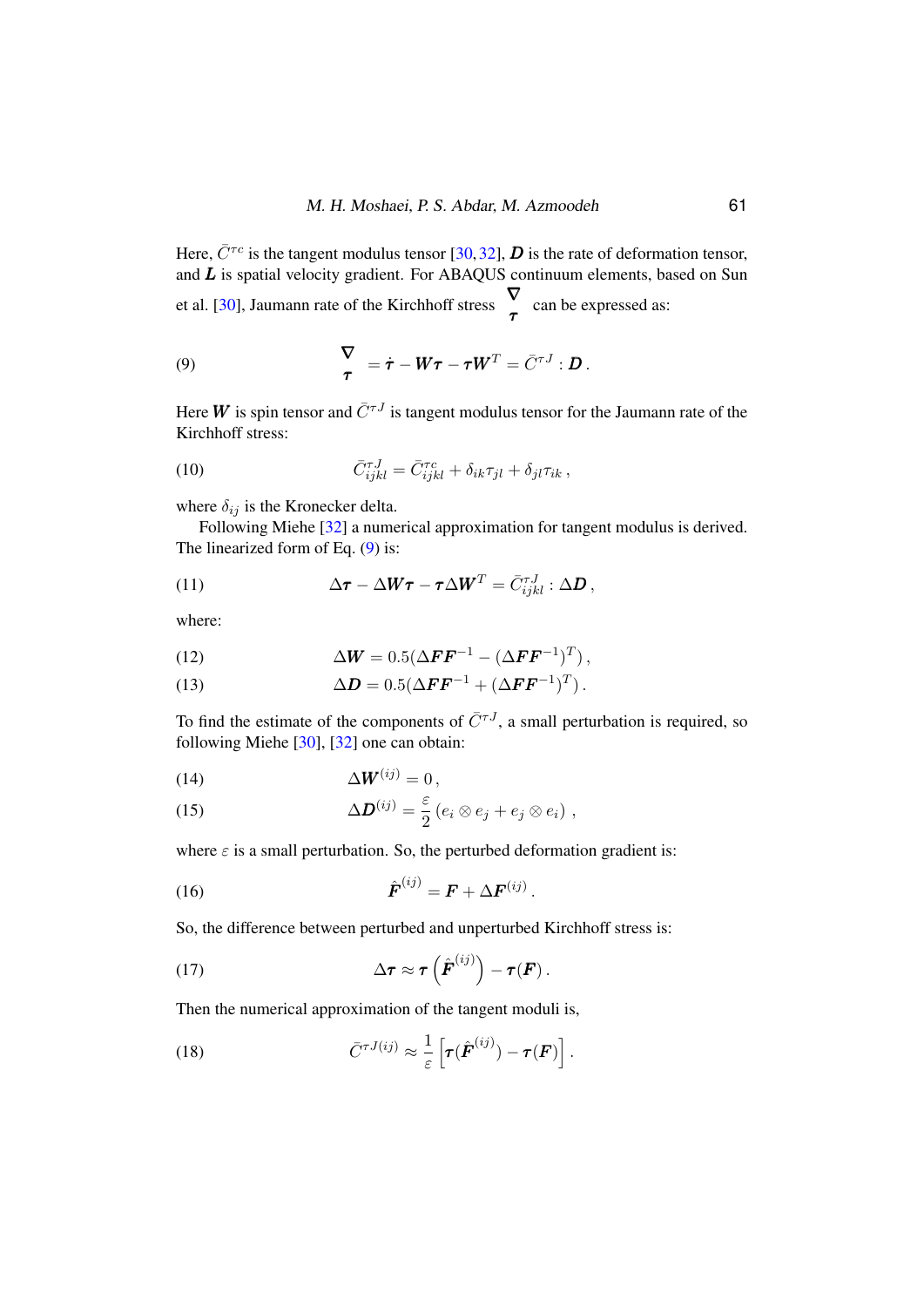The material Jacobian in ABAQUS is:

<span id="page-5-0"></span>(19) 
$$
\bar{C}^{MJ} = \frac{1}{J}\bar{C}^{\tau J}.
$$

Inserting Eq. [\(19\)](#page-5-0) in Eq. [\(18\)](#page-4-1) the material Jacobian can be written as:

(20) 
$$
\bar{C}^{MJ(ij)} \approx \frac{1}{J\varepsilon} \left[ \boldsymbol{\tau} \left( \hat{\boldsymbol{F}}^{(ij)} \right) - \boldsymbol{\tau}(\boldsymbol{F}) \right].
$$

Table [1](#page-5-1) indicated the input mechanical properties of the polymer network in this ABAQUS simulation. The size of the specimen is 100 mm  $\times$  100 mm and 6-node modified quadratic plane stress triangle elements (CPS6M) were used for the model to reduce mesh density without affecting solution accuracy.

<span id="page-5-1"></span>Table 1. Material constants for Neo-Hookean model of polymer network in ABAQUS [\[33\]](#page-12-7)

| Parameter                 | Value                          |
|---------------------------|--------------------------------|
| $\boldsymbol{C}_{10}{}^*$ | 0.2587 (MPa)<br>$1.5825e^{-3}$ |
| n **                      |                                |

<sup>∗</sup> Neo-Hookean material constant for shear behavior

∗∗ Neo-Hookean material constant for bulk compressibility control

Figure [2](#page-5-2) shows the schematic boundary condition of the finite element model. The implemented model is subject to a biaxial deformation control loading.



<span id="page-5-2"></span>Fig. 2. Schematic boundary condition of finite element model.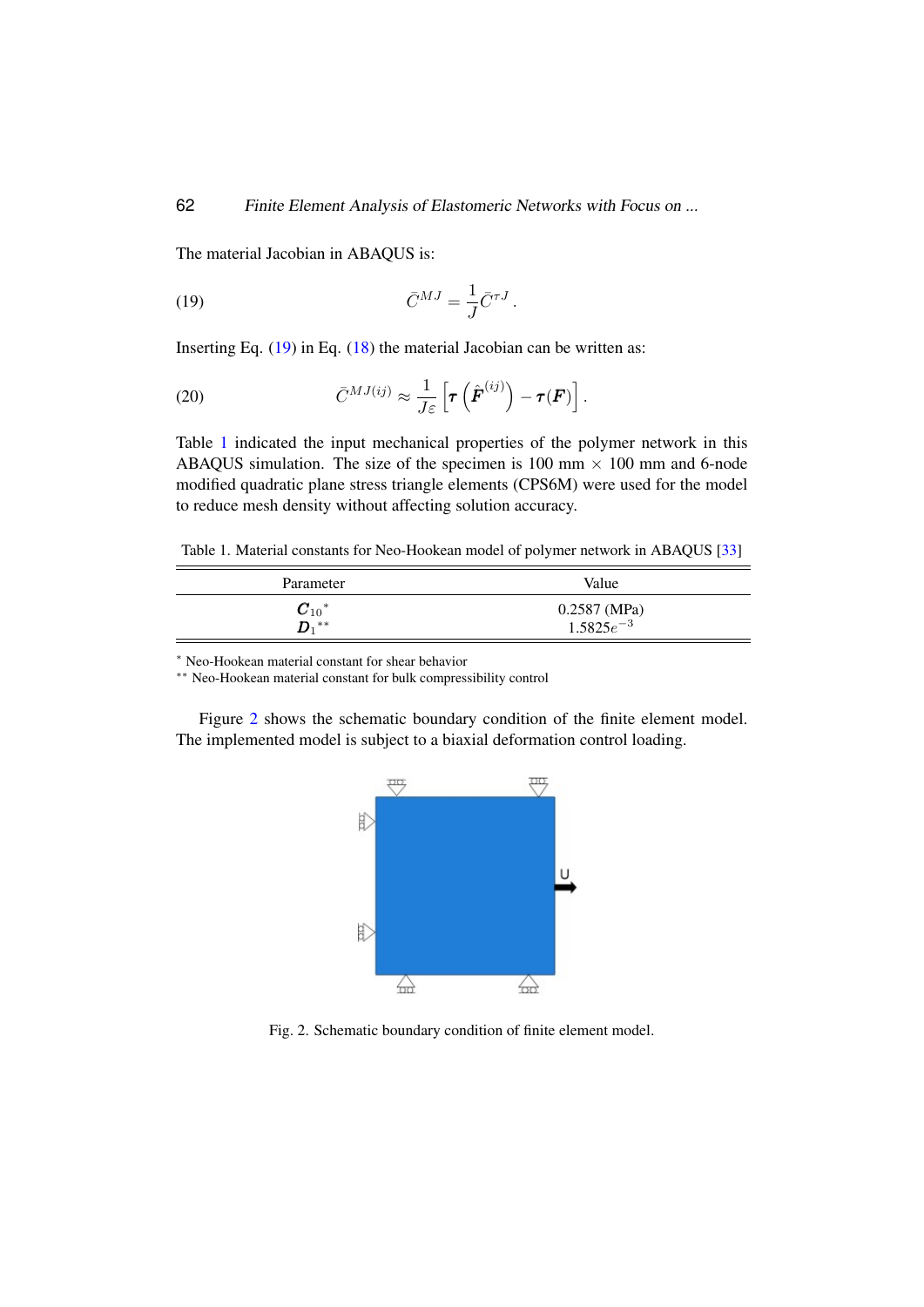## 3 RESULTS AND DISCUSSIONS

The model has been generated for heterogenous random porous polymer networks and the mechanical behavior of homogenized polymer networks have been obtained. Random porous media with 5%, 10%, 15%, and 20% porosity have been generated and for each porosity percentage the simulation was repeated 10 times to check the validity and repeatability of each simulation. The average of maximum deformation and von-Mises stress are presented in Table [2.](#page-6-0) For simplicity and a better presentation, the results for the total deformations and von-Mises stresses are shown in Fig. [3,](#page-7-0) [4](#page-8-0) and [5](#page-9-0) for no porosity, 10%, and 20% porosity.

<span id="page-6-0"></span>Table 2. Average maximum deformation and von-Mises stress for different porosity percentage

| Porosity<br>percentage | Average maximum<br>deformation | Average maximum<br>von-Mises stress |
|------------------------|--------------------------------|-------------------------------------|
| 0                      | 0.0019                         | 7.53 (MPa)                          |
|                        | 0.572                          | 20.93 (MPa)                         |
| 10                     | 0.738                          | 21.72 (MPa)                         |
| 15                     | 1.18                           | 22.08 (MPa)                         |
| 20                     | 1.46                           | 22.82 (MPa)                         |

The average maximum von-Mises stresses in porous media with 10% and 20% are respectively 21.72 MPa and 22.82 MPa, which are much higher than the average maximum von-Mises stress for the non-porous media, which is 7.53 MPa. According to the figures, stress contours demonstrate that not only the maximum von-Mises stress value is greatly increased in comparison with the non-porous media, but also with the increase in the porosity more area is subjected to higher stress. This means that increase in the porosity increases the chances for the rupture of polymer strands and ultimately, the failure of the polymer network. Owing to the geometry of the porous media, stress contours show severe von-Mises stress value in some specific regions like between two holes. These regions are readily susceptible to failure due to the stress value.

A finite element framework has been set up randomly and heterogeneously in order to relate the fraction of porosity and the mechanical behavior of porous polymer network. In this fashion, finite element method has been successfully applied to establish mechanical properties of the heterogeneous random porous polymer network. Initial simulation results have manifested that with increasing the porosity of media, the maximum von-Mises stress is simultaneously raised. This conclusion in drawn based on the results for 5%, 10%, 15%, and 20% porosity. Furthermore, the results show that in the presence of the porosity in polymer networks, it is necessary to carry out structural analysis to map the stress field and predict failure behavior.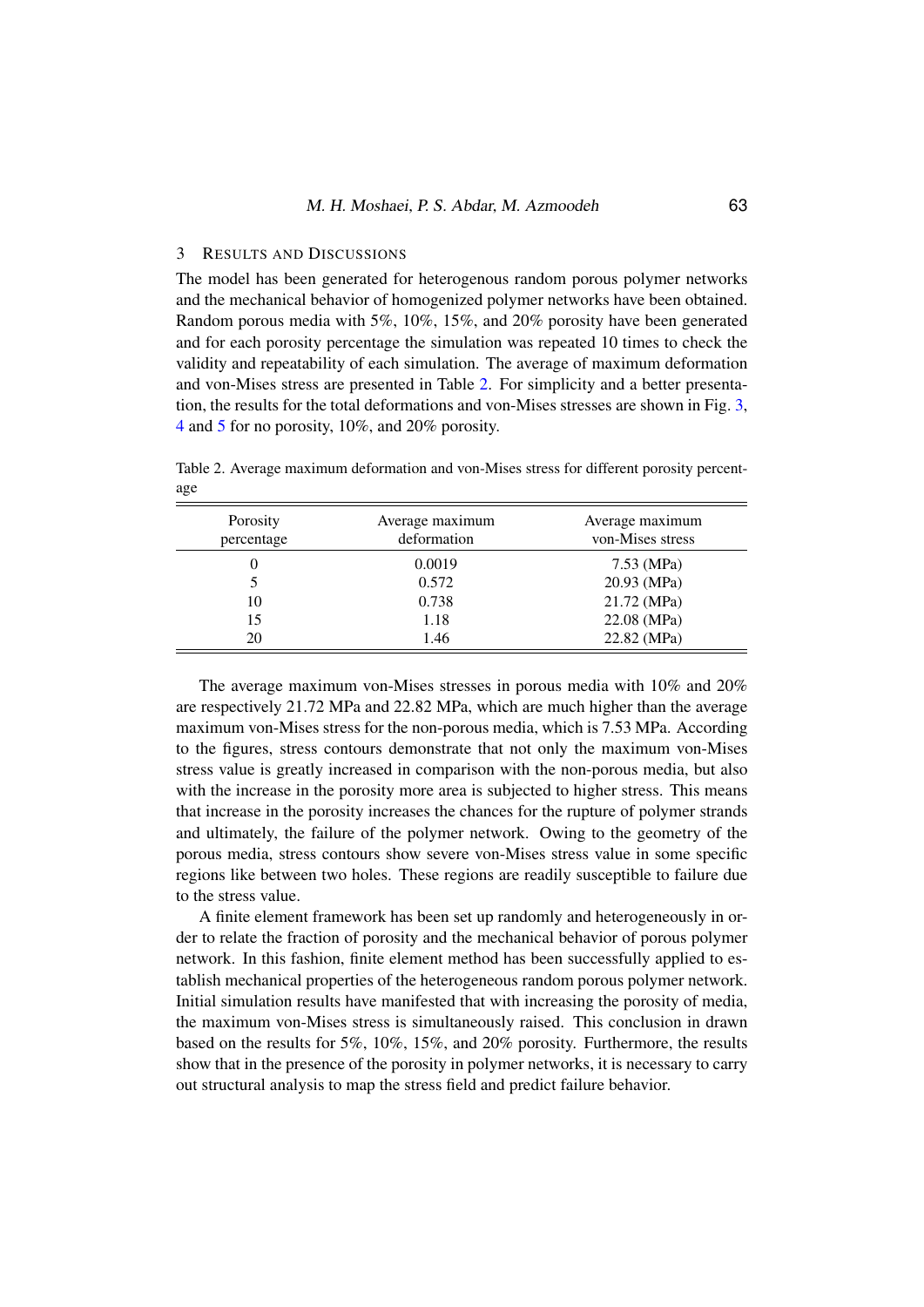

<span id="page-7-0"></span>Fig. 3. Deformation perpendicular to the direction of subjected load with: (a) no porosity; (b) 10% porosity; (c) 20% porosity.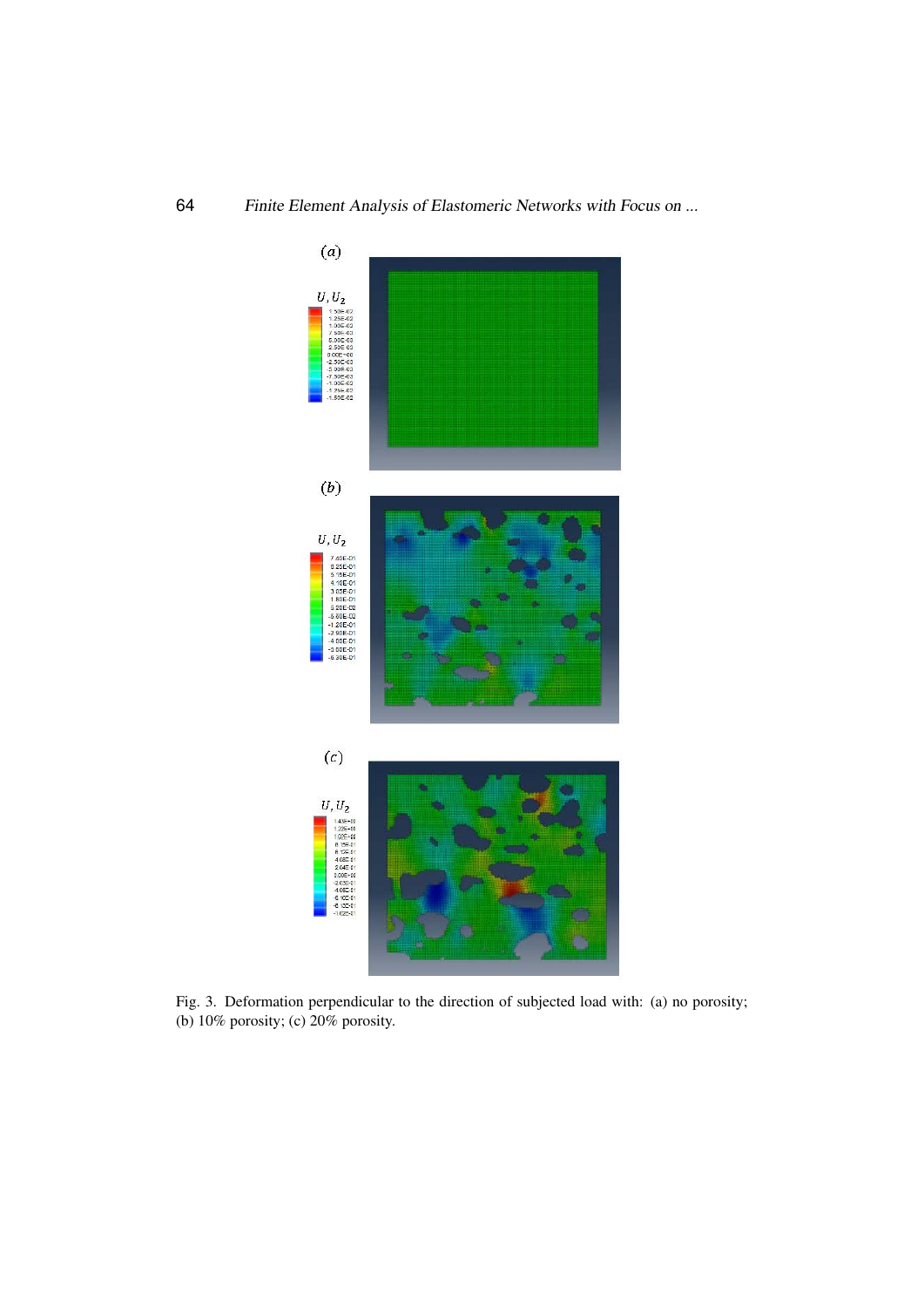

<span id="page-8-0"></span>Fig. 4. Von-Mises stress of media with: (a) no porosity; (b) 10% porosity; (c) 20% porosity.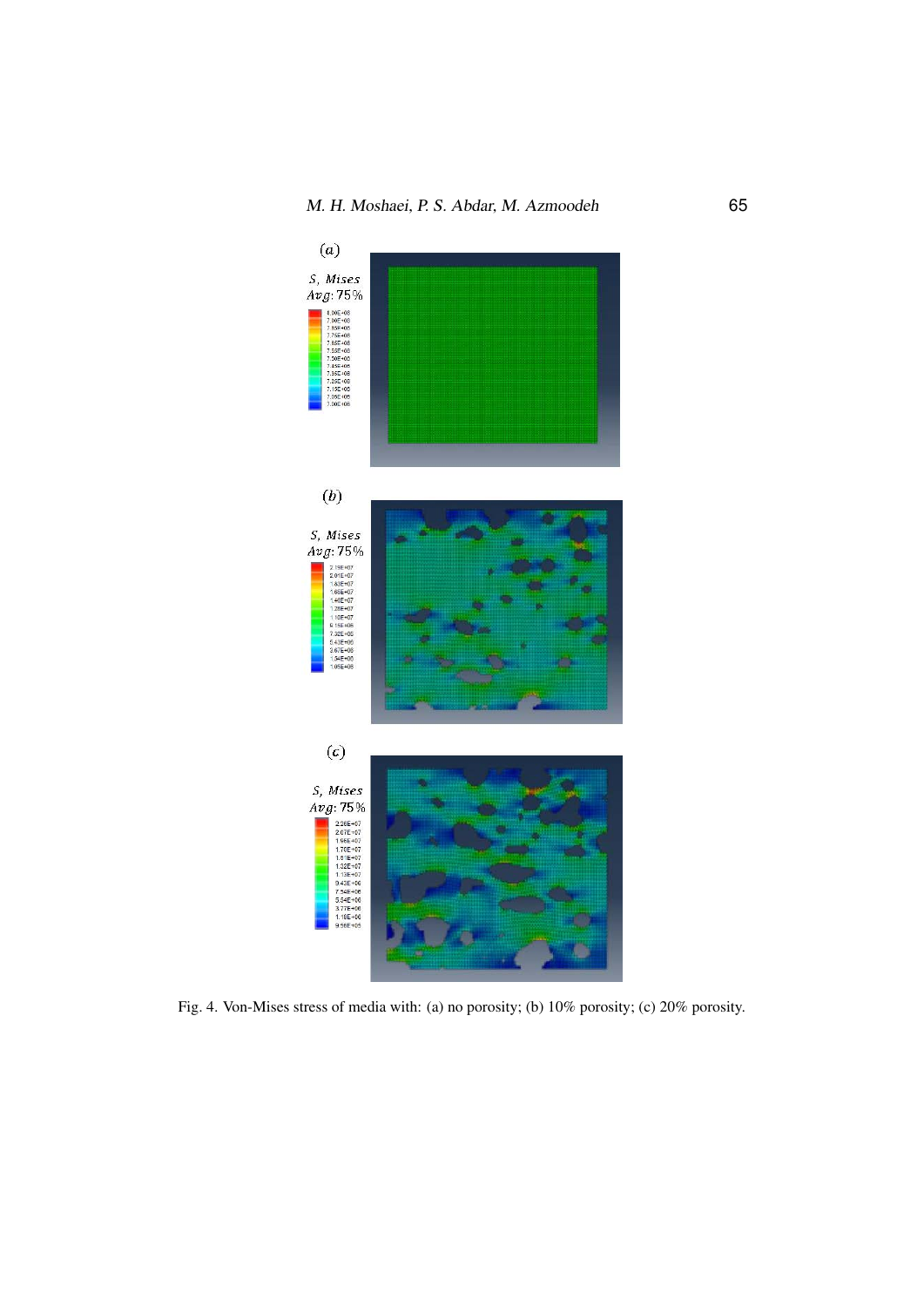

<span id="page-9-0"></span>Fig. 5. Stress perpendicular to the direction of subjected load with: (a) no porosity; (b) 10% porosity; (c) 20% porosity.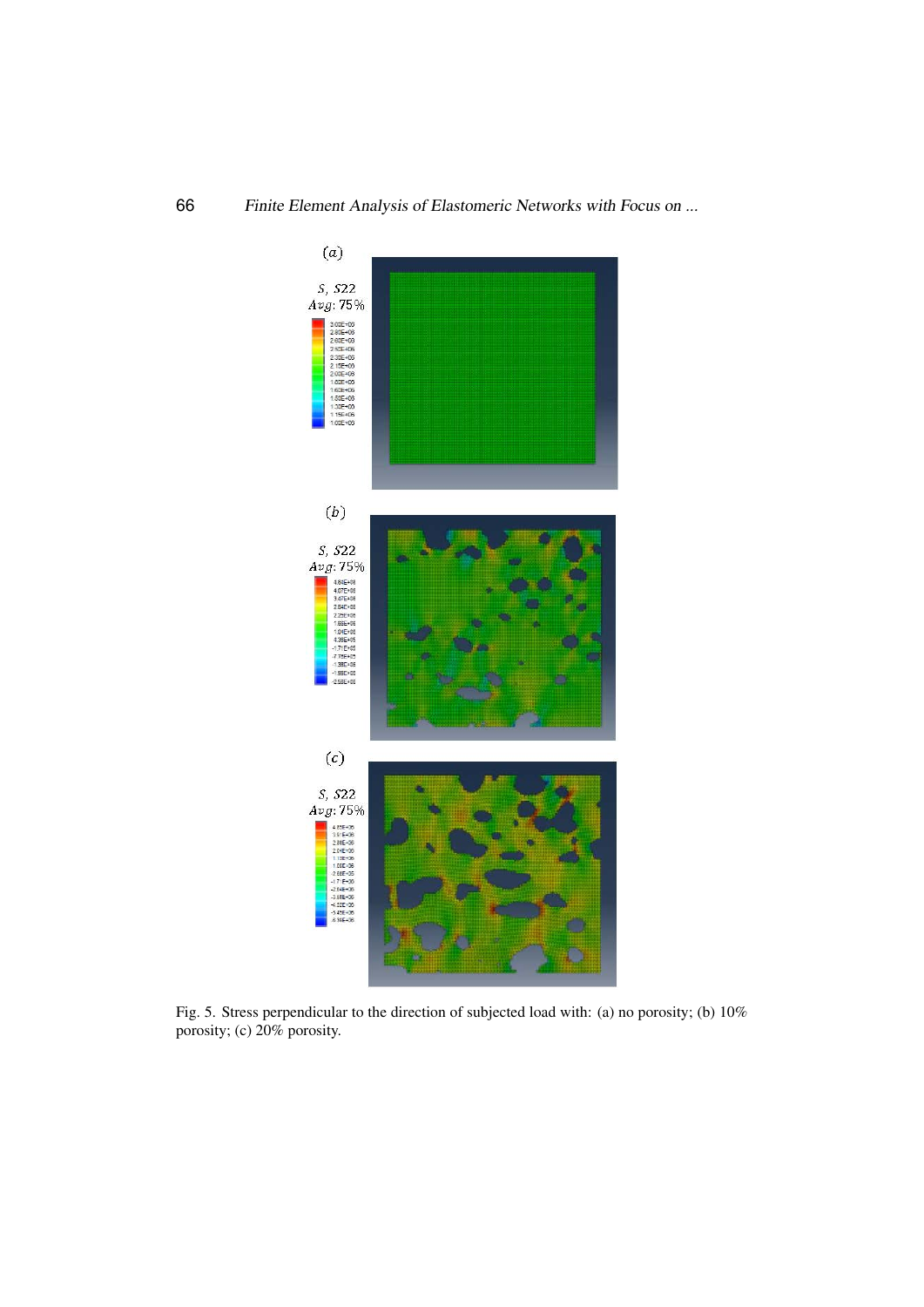## 4 CONCLUSION

This study simulates the porosity of the polymeric networks and performs their structural analysis using nonlinear finite element method. It is concluded that the porosity has remarkable effect on the maximum von-Mises stress value and therefore on the mechanical behavior of the polymeric networks. It is worth noting that two remarks should be considered with respect to capability and validity of the suggested framework. First, the polymer network is supposed to be polydisperse and chains length distribution conforms to simple exponential distribution. Second, it is assumed that the deformations are affine since all the polymer strands undergo same deformation at each moment. Since there is no similar experimental study for comparison, as a final note, this study emphasizes the significance of further investigations for polymers with nano-porosity, which could be a potential topic for future studies.

#### <span id="page-10-0"></span>**REFERENCES**

- [1] V. KARAGEORGIOU, D. KAPLAN (2005) Porosity of 3D biomaterial scaffolds and osteogenesis. *Biomaterials* 26(27) 5474-5491.
- <span id="page-10-1"></span>[2] D. WU, F. XU, B. SUN, R. FU, H. HE, K. MATYJASZEWSKI (2012) Design and Preparation of Porous Polymers. *Chemical Reviews* 112(7) 3959-4015.
- <span id="page-10-2"></span>[3] N. CHAOUI, M. TRUNK, R. DAWSON, J. SCHMIDT, A. THOMAS (2017) Trends & challenges for microporous polymers. *Chemical Society Reviews* 46(11) 3302-3321.
- <span id="page-10-3"></span>[4] N. ENJAMURI, S. SARKAR, B.M. REDDY, J. MONDAL (2018) Design and Catalytic Application of Functional Porous Organic Polymers: Opportunities and Challenges. *Chemical Record* Sept.
- <span id="page-10-4"></span>[5] J.-X. JIANG, Y. LI, X. WU, J. XIAO, D.J. ADAMS, A.I. COOPER (2013) Conjugated Microporous Polymers with Rose Bengal Dye for Highly Efficient Heterogeneous Organo-Photocatalysis. *Macromolecules* 46(22) 8779-8783.
- <span id="page-10-5"></span>[6] J. FU, S. DAS, G. XING, T. BEN, V. VALTCHEV, S. QIU (2016) Fabrication of COF-MOF Composite Membranes and Their Highly Selective Separation of H2/CO2. *Journal of the American Chemical Society* 138(24) 7673-7680.
- <span id="page-10-6"></span>[7] M. MOHSENI, P.S. ABDAR, S.M. BORGHEI (2016) The highest inhibition coefficient of phenol biodegradation using an acclimated mixed culture. *Water Science and Technology* 73(5) 1033-1040.
- <span id="page-10-7"></span>[8] F. XU, X. CHEN, Z. TANG, D. WU, R. FU, D. JIANG (2014) Redox-active conjugated microporous polymers: a new organic platform for highly efficient energy storage. *Chemical Communications* 50(37) 4788-4790.
- <span id="page-10-8"></span>[9] Q. FANG *et al*. (2015) 3D Porous Crystalline Polyimide Covalent Organic Frameworks for Drug Delivery. *Journal of the American Chemical Society* 137(26) 8352-8355.
- <span id="page-10-9"></span>[10] H. DAL, M. KALISKE (2009) A micro-continuum-mechanical material model for failure of rubber-like materials: Application to ageing-induced fracturing. *Journal of the Mechanics and Physics of Solids* 57(8) 1340-1356.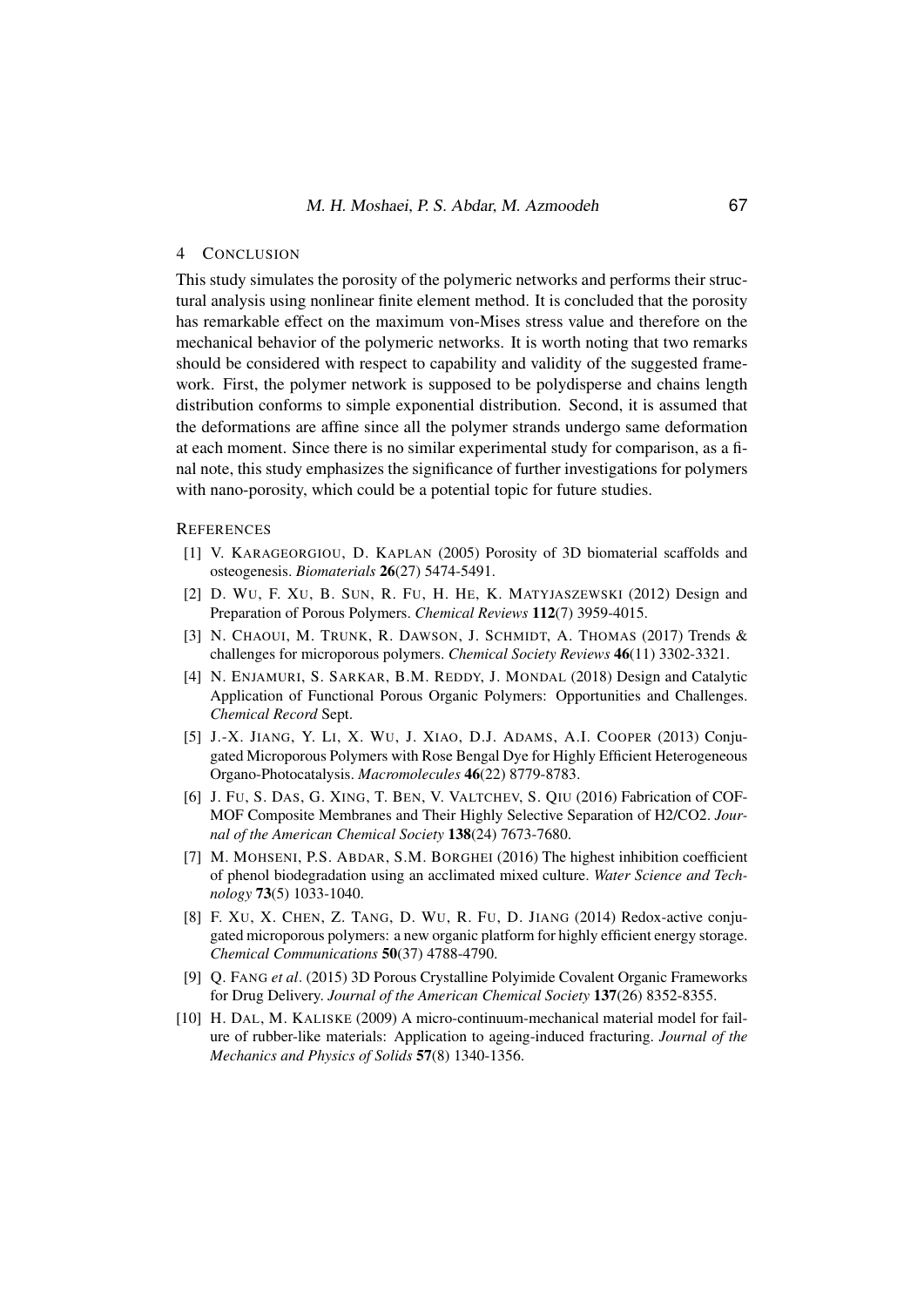- <span id="page-11-0"></span>[11] M. TEHRANI, M.H. MOSHAEI, A.S. SARVESTANI (2017) Network Polydispersity and Deformation-Induced Damage in Filled Elastomers. *Macromolecular Theory and Simulations* 26(6) 1700038.
- <span id="page-11-1"></span>[12] H. JINNO ET AL. (2017) Stretchable and waterproof elastomer-coated organic photovoltaics for washable electronic textile applications. *Nature Energy* 2(10) 780.
- <span id="page-11-2"></span>[13] P. SKALSKI, K. KALITA (2017) Role of Magnetorheological Fluids and Elastomers in Today's World. *Acta Mechanica et Automatica* 11(4) 267-274.
- <span id="page-11-3"></span>[14] J. YANG, A.R. WEBB, G.A. AMEER (2004) Novel Citric Acid-Based Biodegradable Elastomers for Tissue Engineering. *Advanced Materials* 16(6) 511-516.
- <span id="page-11-4"></span>[15] B. AMSDEN (2007) Curable, biodegradable elastomers: emerging biomaterials for drug delivery and tissue engineering. *Soft Matter* 3(11) 1335-1348.
- <span id="page-11-5"></span>[16] J.L. IFKOVITS, K. WU, R.L. MAUCK, J.A. BURDICK (2010) The Influence of Fibrous Elastomer Structure and Porosity on Matrix Organization. *PLOS ONE* 5(12) e15717.
- <span id="page-11-6"></span>[17] M. TEHRANI, A. SARVESTANI (2017) Effect of chain length distribution on mechanical behavior of polymeric networks. *European Polymer Journal* 87 136-146.
- <span id="page-11-7"></span>[18] M. TEHRANI, Z. GHALAMZAN, A. SARVESTANI (2018) Polydispersity controls the strength of semi-flexible polymer networks. *Physical Biology*, 15(6) 066002.
- <span id="page-11-8"></span>[19] D.G. BARRETT, W. LUO, M.N. YOUSAF (2015) Developing chemoselective and biodegradable polyester elastomers for bioscaffold application. *Journal of Materials Chemistry B* 3(7) 1405-1414.
- <span id="page-11-9"></span>[20] M. TEHRANI, M.H. MOSHAEI, A. SARVESTANI (2017) Cell mechano-transduction is mediated by receptor diffusion. *In: 54th ann. technical meeting society of eng. science* 2(34771.89124). [https://doi.org/10.13140/rg.](https://doi.org/10.13140/rg)
- <span id="page-11-10"></span>[21] M. TEHRANI, M.H. MOSHAEI, M. JAFARI, M. KHALILI (2018) On Mechanical Behavior of Elastomeric Networks: Effects of Random Porous Micro-structure. arXiv preprint [arXiv:1808.04688.](https://arxiv.org/abs/1808.04688)
- <span id="page-11-11"></span>[22] R. AVAZMOHAMMADI, R. NAGHDABADI (2013) Effective behavior of porous elastomers containing aligned spheroidal voids. *Acta Mechanica* 224(9) 1901-1915.
- <span id="page-11-12"></span>[23] N.S. BAKHVALOV, G. PANASENKO (1989) "Homogenisation: Averaging Processes in Periodic Media: Mathematical Problems in the Mechanics of Composite Materials". Springer, Netherlands.
- <span id="page-11-13"></span>[24] Y.M. SHABANA, G.-T. WANG (2013) Thermomechanical modeling of polymer nanocomposites by the asymptotic homogenization method. *Acta Mechanica* 224(6) 1213-1224.
- <span id="page-11-14"></span>[25] E. BOSCO, R.H.J. PEERLINGS, M.G.D. GEERS (2017) Asymptotic homogenization of hygro-thermo-mechanical properties of fibrous networks. *International Journal of Solids and Structures* 115-116 180-189.
- <span id="page-11-15"></span>[26] S.S. VEL, A.J. GOUPEE (2010) Multiscale thermoelastic analysis of random heterogeneous materials: Part I: Microstructure characterization and homogenization of material properties. *Computational Materials Science* 48(1) 22-38.